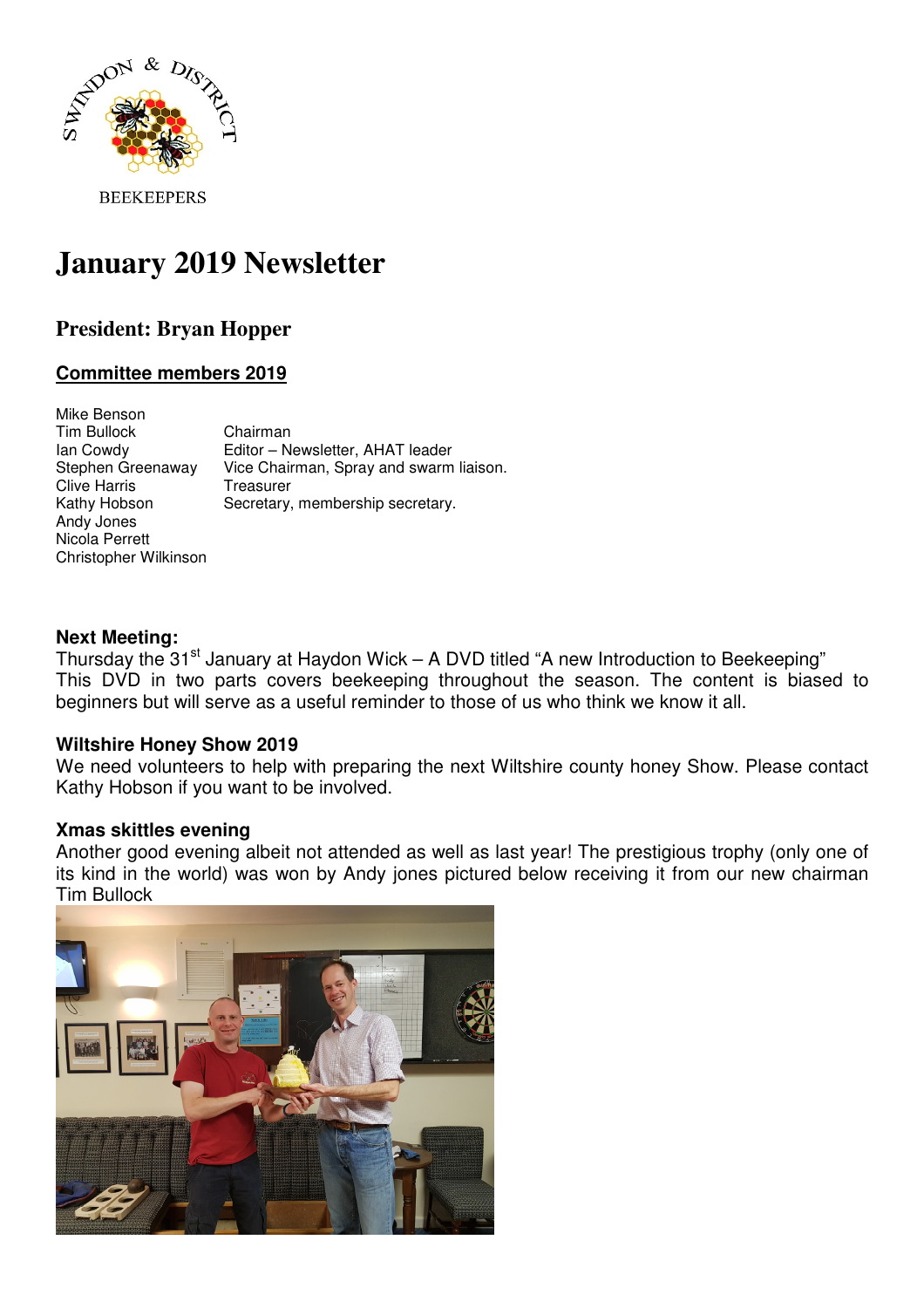## **Asian Hornet**

Can all members please go to the Beebase or BBKA websites and download the available information sheets related to Asian Hornets. We must all have a good idea of what these serious honeybee predators look like!

Over wintered Asian hornet Queens will emerge in February or March to look for suitable primary nest sites. We have 25 Hornet traps with pheromone lures to spread around the Swindon and District area. If you are willing to host one of these traps please contact me, priority will be given to apiaries near garden centres and other places where there is a greater likelihood of hornets being brought into the county. The only condition to accepting one of these traps is that they will require strict regular monitoring.

#### **Swarm collection**

If you wish to be listed as a swarm collector, please contact Steven Greenaway asap to be included in the official BBKA swarm collectors list for this area.

#### **Apiary tasks**

Continue hefting hives and be prepared to give fondant if necessary. Most of us should have seen flying bees or a quick look under crown boards revealing clusters of bees. It's not too late to carry out a mite count and treat with one of the authorised products.

#### **Twigs and Park Farm apiaries**

All four club colonies are alive and have been given fondant.

A Whatsapp social media group will be setup by Andy Jones for the Park Farm apiary. This will enable information regarding swarm control and prevention and other immediate tasks to be circulated quickly as well as informing group members of inspection days etc.

If you would like to be added to this group please contact Kathy Hobson with your mobile telephone number – you will need to download the Whatsapp to your device.

#### **Training and Education**

If you are considering any form of training or further education to improve your beekeeping skills then please contact any committee member.

The Basic course will start earlier next year to ensure that at assessment time the colonies are in full strength showing all stages of development.

#### **SHCG (Swindon Honeybee Conservation Group)**

Ron Hoskins who runs the above is looking for volunteers to help with running the apiaries. This opens a valuable learning experience to anyone who is interested! Please contact Kathy Hobson who will pass your details on.